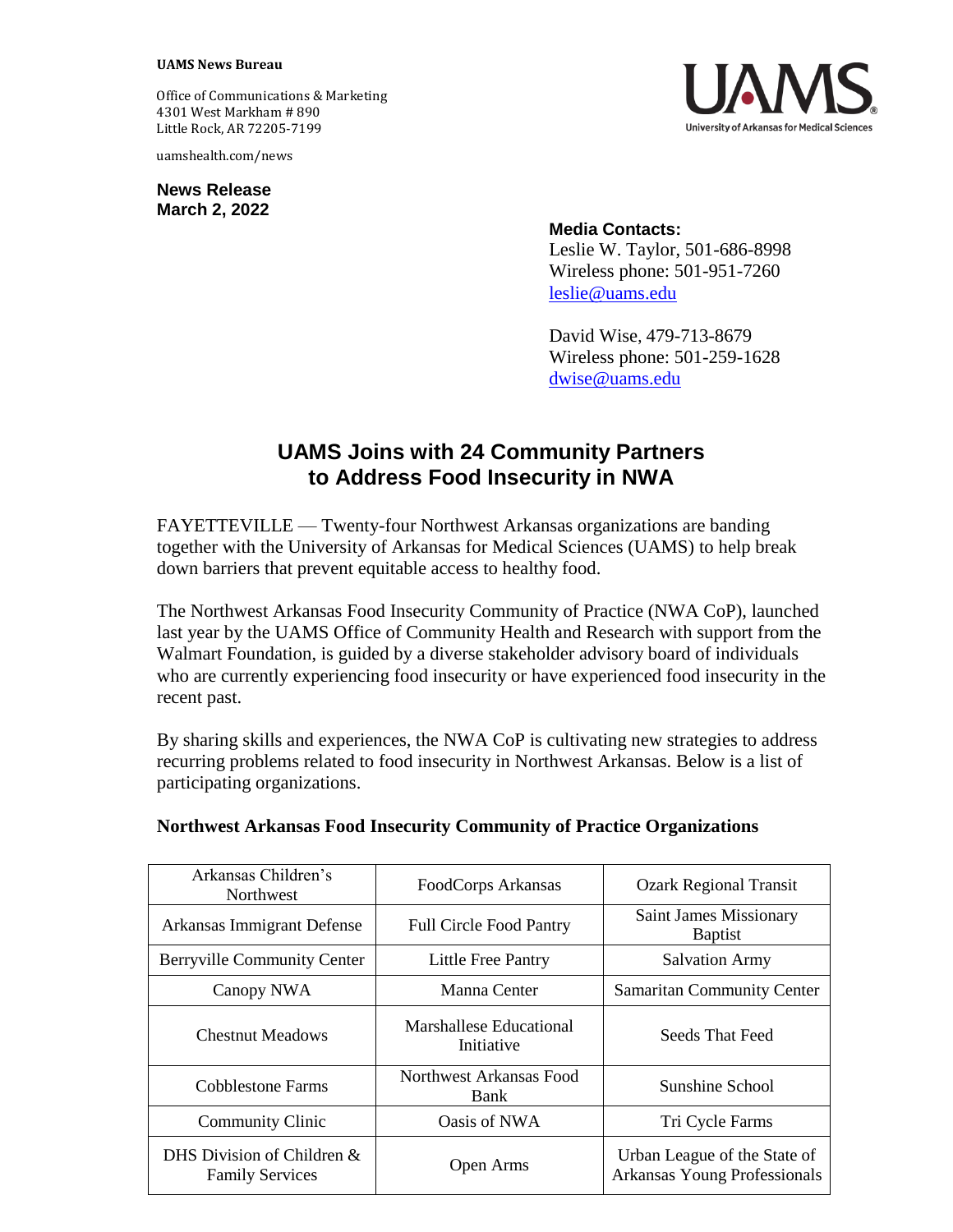"This group of organizations represents a diverse cross-section of Northwest Arkansas's food insecurity resources," said Emily English, DrPH, MPS, assistant professor in the UAMS Office of Community Health and Research. "They bring experience, expertise and dedication to ensuring all of our community members have access to the food they need to thrive."

Food insecurity is defined as a lack of consistent access to food that is safe, adequate, culturally appropriate and nutritious. It can be a temporary or long-lasting condition. According to Feeding America, more than 13% of households in Northwest Arkansas are food insecure. In Arkansas, 16.6% of households are food insecure, compared to 10.5% nationally.

The organizations who comprise the NWA CoP will work toward reducing food insecurity in Northwest Arkansas by increasing access to SNAP and WIC benefits; improving equitable and inclusive healthy food access; evolving food recovery and distribution models; and helping organizations collaborate to respond to rapidly changing circumstances that lead to food insecurity.

"This community of practice has such a wealth of knowledge," said Marla Sappington of the Manna Center. "Our hearts and minds are working to help others who don't have the resources to meet every day needs. I'm so blessed to be a part of the group, to learn from others and to help create a safety net for our community members."

For more information about the Northwest Arkansas Food Insecurity Community of Practice and its participating organizations, visit [nwa.uams.edu/chr/cop.](file:///C:/AppData/Local/Microsoft/Windows/INetCache/Content.Outlook/VGTKCL8R/nwa.uams.edu/chr/cop)

UAMS is the state's only health sciences university, with colleges of Medicine, Nursing, Pharmacy, Health Professions and Public Health; a graduate school; a hospital; a main campus in Little Rock; a Northwest Arkansas regional campus in Fayetteville; a statewide network of regional campuses; and seven institutes: the Winthrop P. Rockefeller Cancer Institute, Jackson T. Stephens Spine & Neurosciences Institute, Harvey & Bernice Jones Eye Institute, Psychiatric Research Institute, Donald W. Reynolds Institute on Aging, Translational Research Institute and Institute for Digital Health & Innovation. UAMS includes UAMS Health, a statewide health system that encompasses all of UAMS' clinical enterprise. UAMS is the only adult Level 1 trauma center in the state. *U.S. News & World Report* recognized UAMS Medical Center as a Best Hospital for 2021-22; ranked its ear, nose and throat program among the top 50 nationwide for the third year; and named five areas as high performing — colon cancer surgery, diabetes, hip replacement, knee replacement and stroke. *Forbes* magazine ranked UAMS as seventh in the nation on its Best Employers for Diversity list. UAMS also ranked in the top 30% nationwide on *Forbes'* Best Employers for Women list and was the only Arkansas employer included. UAMS has 3,047 students, 873 medical residents and fellows, and six dental residents. It is the state's largest public employer with more than 10,000 employees, including 1,200 physicians who provide care to patients at UAMS, its regional campuses, Arkansas Children's, the VA Medical Center and Baptist Health. Visit [www.uams.edu](http://www.uams.edu/) or [www.uamshealth.com.](http://www.uamshealth.com/) Find us on [Facebook,](https://www.facebook.com/UAMShealth) [Twitter,](https://twitter.com/uamshealth) [YouTube](https://www.youtube.com/user/UAMSHealth) or [Instagram.](https://instagram.com/uamshealth/)

The UAMS Northwest Regional Campus includes 288 medical, pharmacy, nursing and health professions students, 64 medical and pharmacy residents, two sports medicine fellows, and 1,000 community-based faculty. The campus has nine clinics including a student-led clinic and physical, occupational and speech therapy. Faculty conduct